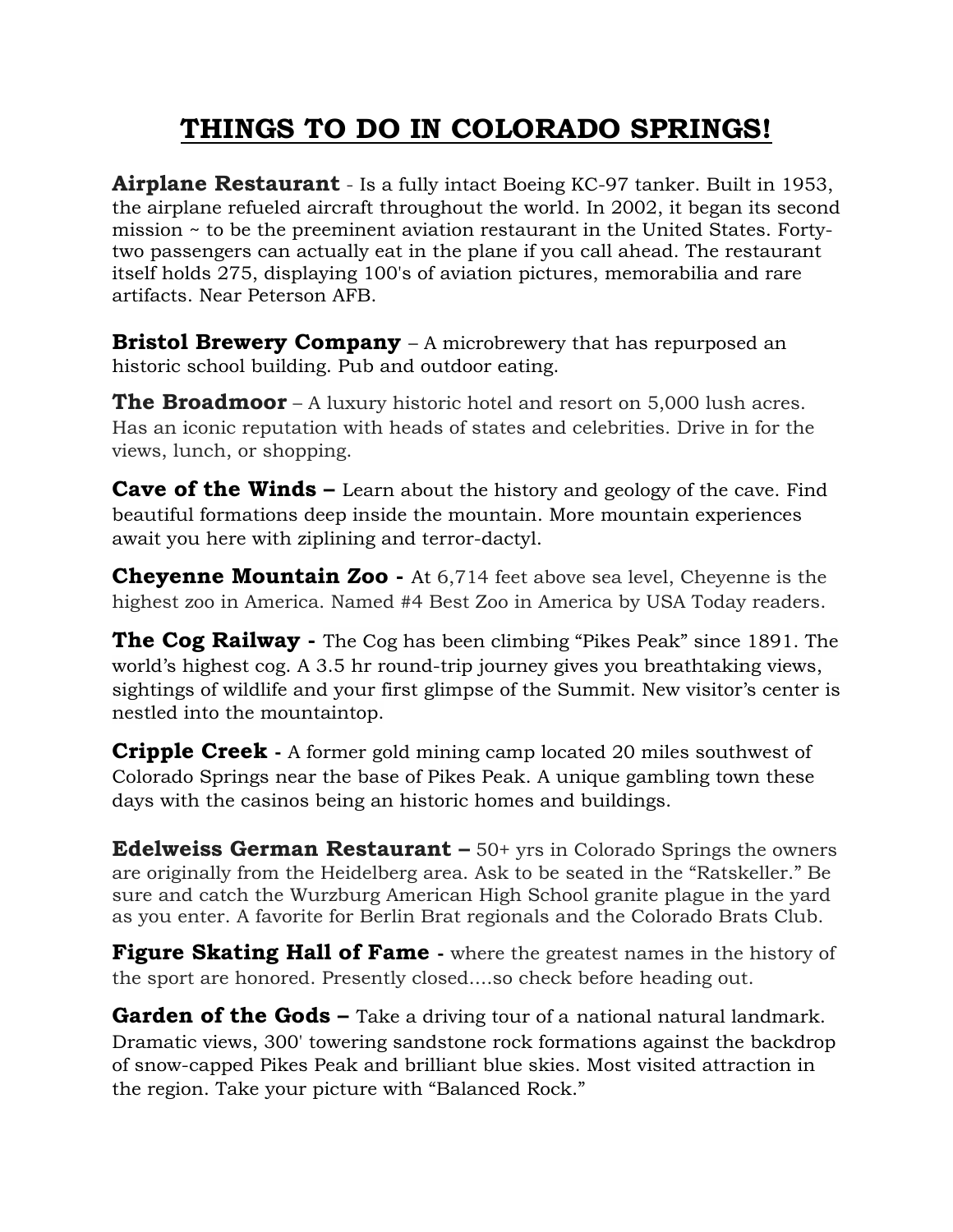**Glen Eyrie Castle** – Take a guided tour, checking out all 20 rooms, along with the manicured garden.

**Manitou Cliff Dwellings -** Explore the authentic Anasazi structures, the Pueblo-style buildings and traditional clay oven, and examine the pottery, tools, and weapons used by these ancient and mysterious peoples.

**Manitou Springs –** A quaint mountain town nestled at the foot of Pikes Peak. Mainstreet is lines with shops, restaurants & bars. The Cog Railroad leaves from here. Home to eight mineral springs and the Miramont Castle (a Victorian home that is 14,000 square feet, four floors and over 30 rooms to explore). High tea is offered here.

**Michael Garman Museum & Gallery –** Famed local artist, recently passed in Oct '21, Michael Garman has been sculpting American Heroes from all walks of life. You will recognize his work once you see it. Gallery located in Old Colorado City.

**Money Museum** – the ANA Money Museum is a hidden gem in town. Study and collect coins and related items. Medals, coins, paper money and tokens. Visitors are able to study the items on display.

**The North Pole - Santa's Workshop -** An enchanting vintage amusement park nestled at the foot of Pikes Peak. The spirit of Christmas lives on all year long here. The village features 3 workshops, a blacksmith shop, gate house, reindeer barn, souvenir shop.

**Old Colorado City Historic District –** Shop. Dine. Discover. The blend of small-town charm and historic character, with over 100 unique shops all within a few blocks.

**Olympic Museum –** Newest addition to the Springs it just opened in 2020. Dedicated to America's greatest athletes and their compelling stories, with the artifacts, media and technology behind the athletes who make the U.S. proud*. (The U.S. Olympic Training Center-at a separate location-where one could view athletes actually training-has been closed to the public since COVID first arrived on the scene).* 

**Pikes Peak –** America's mountain. PP is the highest summit of the southern Front Range of the Rocky Mountains, in North America. The ultra-prominent 14,115-foot fourteener is located in Pike National Forest, 12 miles west of downtown Colorado Springs. The song, **"America the Beautiful,"** was written by Katharine Lee Bates, during an 1893 trip to Colorado Springs, Colorado. When she got to the top of Pike's Peak, the view was so beautiful that it